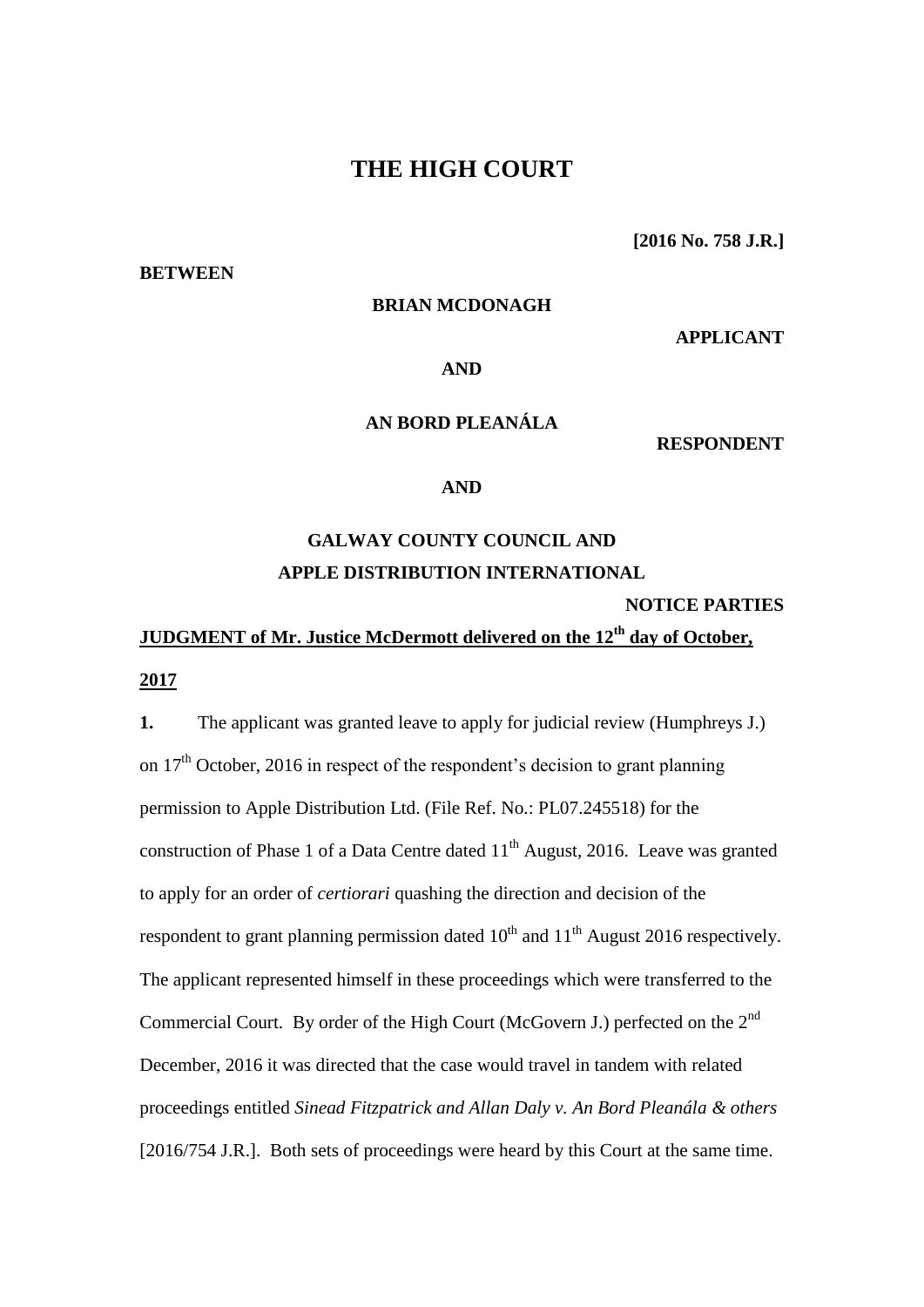Leave was granted on grounds set out at paras.  $E(I)(a)$  to(g) and (j) to (l) in an amended statement of grounds dated  $14<sup>th</sup>$  October, 2016. The relevant background to the granting of permissions in respect of this development and the reasons and considerations for same are set out in this Court's judgment also delivered today in the *Fitzpatrick* and *Daly* cases.

### *Locus Standi*

**2.** In his initial application the applicant represented that he had *locus standi* to seek the leave granted "on the grounds of local and conservation interests in the destruction of Forest in the County of Galway".

**3.** It is submitted that the applicant does not have a sufficient interest for the making of this application as required by s. 50A(3)(b) of the Planning and Development Act 2000, as amended. He did not participate in the planning application process either with Galway County Council or on appeal to An Bord Pleanála. The applicant has no connection with the proposed development in that he is not resident in the area where it is located nor will he personally be affected by it.

**4.** It is submitted that the interest described as one deriving from "local and conservation interest in the destruction of forest in the County of Galway" does not provide a sufficient interest for the purpose of the section nor has he been granted leave to advance any grounds in respect of the destruction of forest in County Galway. Leave to apply for judicial review based on issues concerning that matter was effectively refused in that the applicant was not allowed to proceed on ground (e)(i) which stated:-

"The Statutory Instruction No. 588 of the European Communities (Forest Consent and Assessment) in the afforestation of two alternative sites in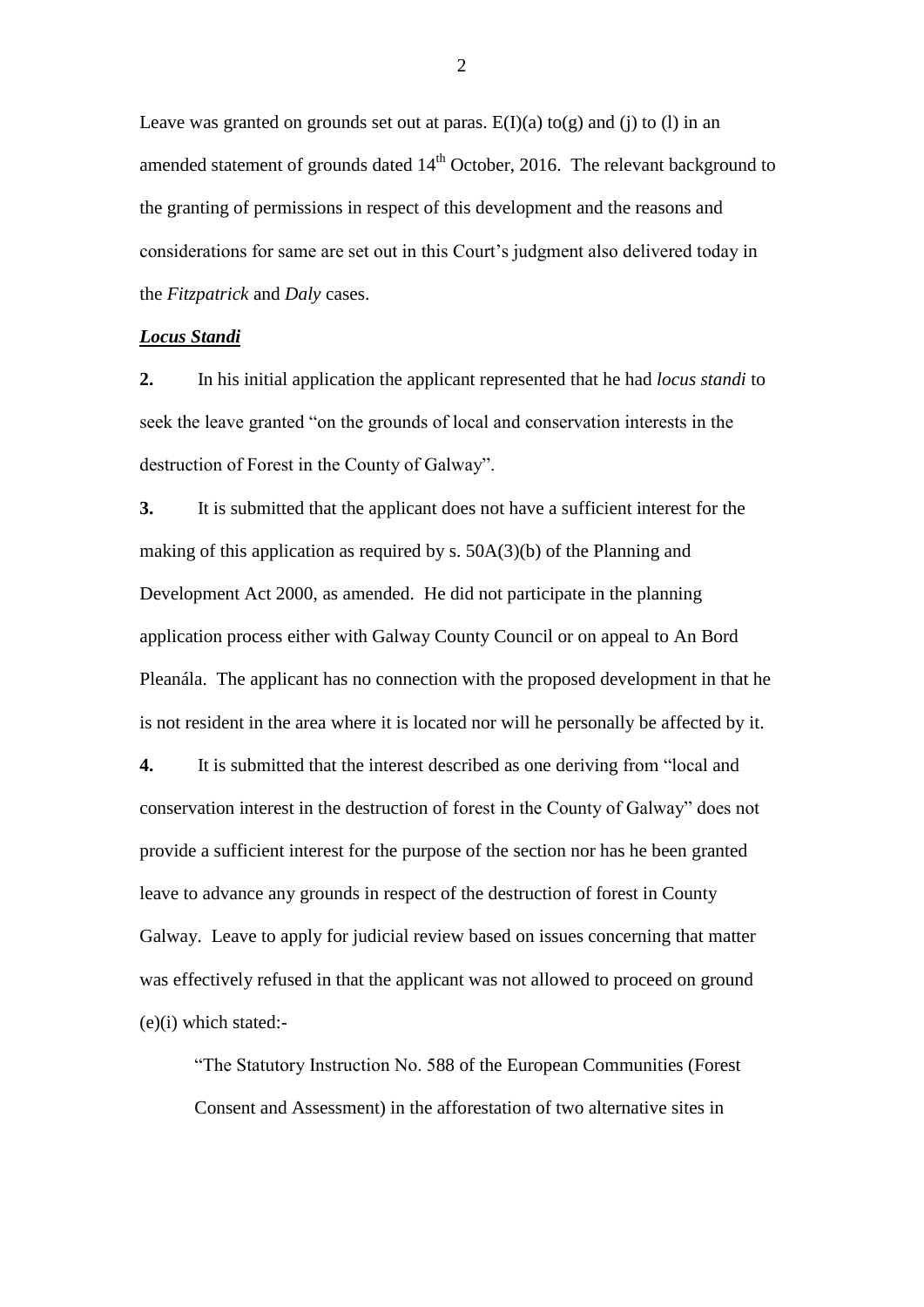Counties Roscommon and Wicklow appeared to have been breached. This was brought to the attention of the respondent in appeal."

**5.** There is no other reference to afforestation in Co. Galway or elsewhere in any other ground upon which leave was granted. Thus, it is clear that he has not hitherto raised any concern or adduced any relevant evidence in respect of the proposed effect of the development on forestry or any other aspect of the environment in Co. Galway.

**6.** The applicant's address as furnished in these proceedings is Unit 1, Ballymount Cross Business Park, Dublin 24.

**7.** Furthermore, the applicant did not participate in the planning application before Galway County Council or in the appeal before the Board or at the oral hearings conducted by the Inspector. He did not participate in any respect in the application in respect of the substation and grid connection for which permission was also granted (BA07.00020) as a strategic infrastructure development under s. 182A of the Planning and Development Act 2000 as amended. In these proceedings it is not sought to quash that decision.

**8.** In *Grace and Sweetman v. An Bord Pleanála* [2017] IESC 10, the Supreme Court considered whether the applicants had a "sufficient interest" within the meaning of s. 50A(3)(b) to challenge a decision of the Board to grant planning permission for a windfarm in County Tipperary. In that case neither applicant had participated in the planning process before the planning authority or An Bord Pleanála.

**9.** Clarke and O'Malley JJ. delivered a joint judgment on behalf of the court. The court stated that a reasonably liberal approach must be taken to the nature of the interest which must be potentially affected in order to confer standing in environmental cases. A person could have an interest by virtue of proximity to a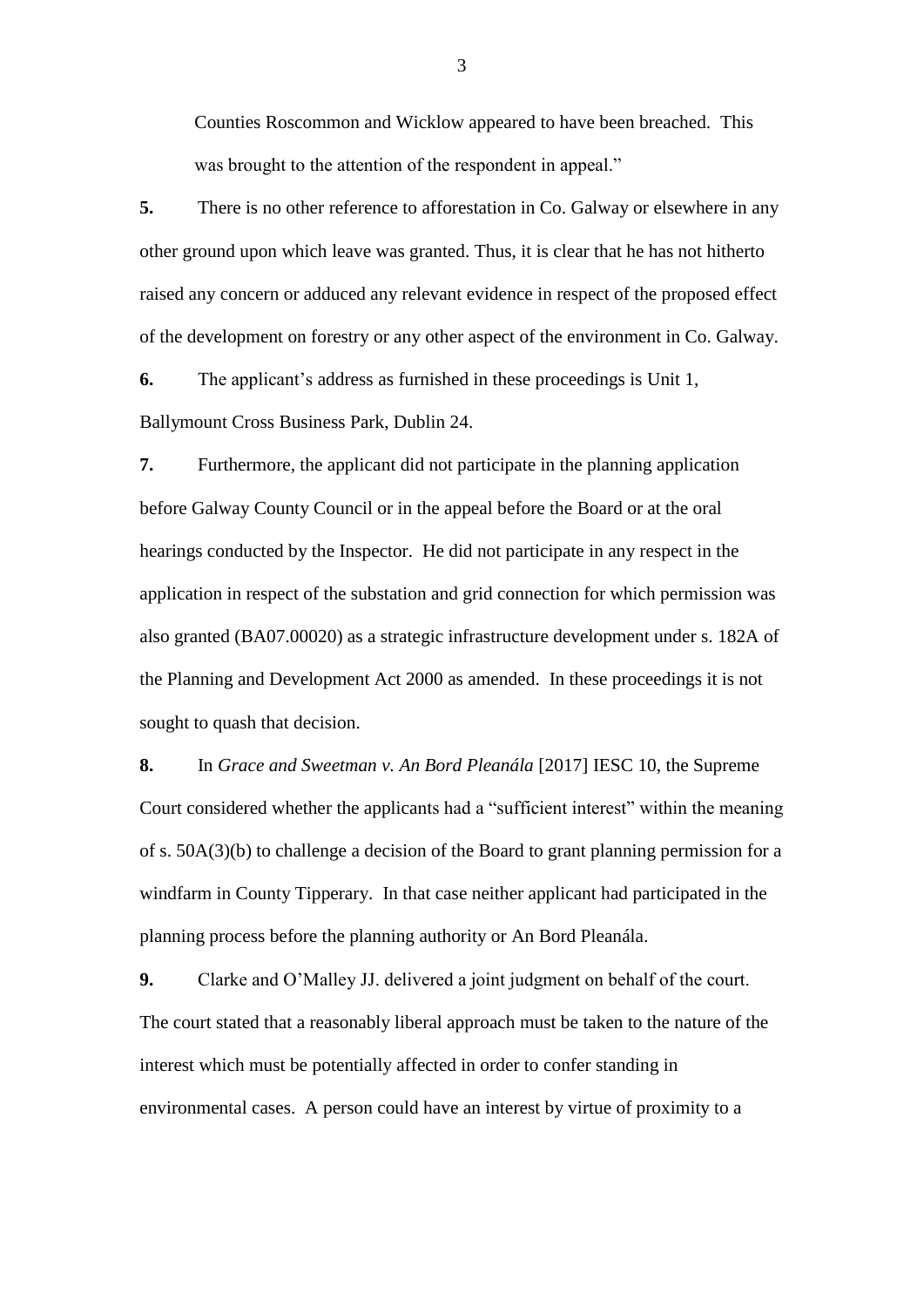proposed development. The degree of proximity required may depend on the scale and nature of the development in question:-

"6.9 For example, a large scale development having the potential to impact on the amenity of persons within a wide catchment area might well be said to have the potential to have an adverse impact on the legitimate interests of persons living, or perhaps working or otherwise having regular contact with, a significant geographical area. A minor domestic development might well only have an impact on a much more restricted area."

**10.** The court summarised principles applicable under Irish domestic law in respect of *locus standi*:-

6.11 … it seems that standing in environmental cases involves a broad assessment of whether the legitimate and established amenity or other interests of the challenger can be said to be subject to potential interference or prejudice having regard to the scale and nature of the proposed development and the proximity or contact of the challenger to or with the area potentially impacted by the development in question. Furthermore, that broad assessment should have regard, in an appropriate case, to the legitimate interest of persons in seeking to ensure appropriate protection of important aspects of the environment or amenity generally. …"

**11.** The court acknowledged that a failure to participate in the permission granting process did not of itself exclude a person from having standing but it could be a factor to be taken into account in an appropriate case. If a person does not have a reasonably close proximity to the development in question or an established connection with a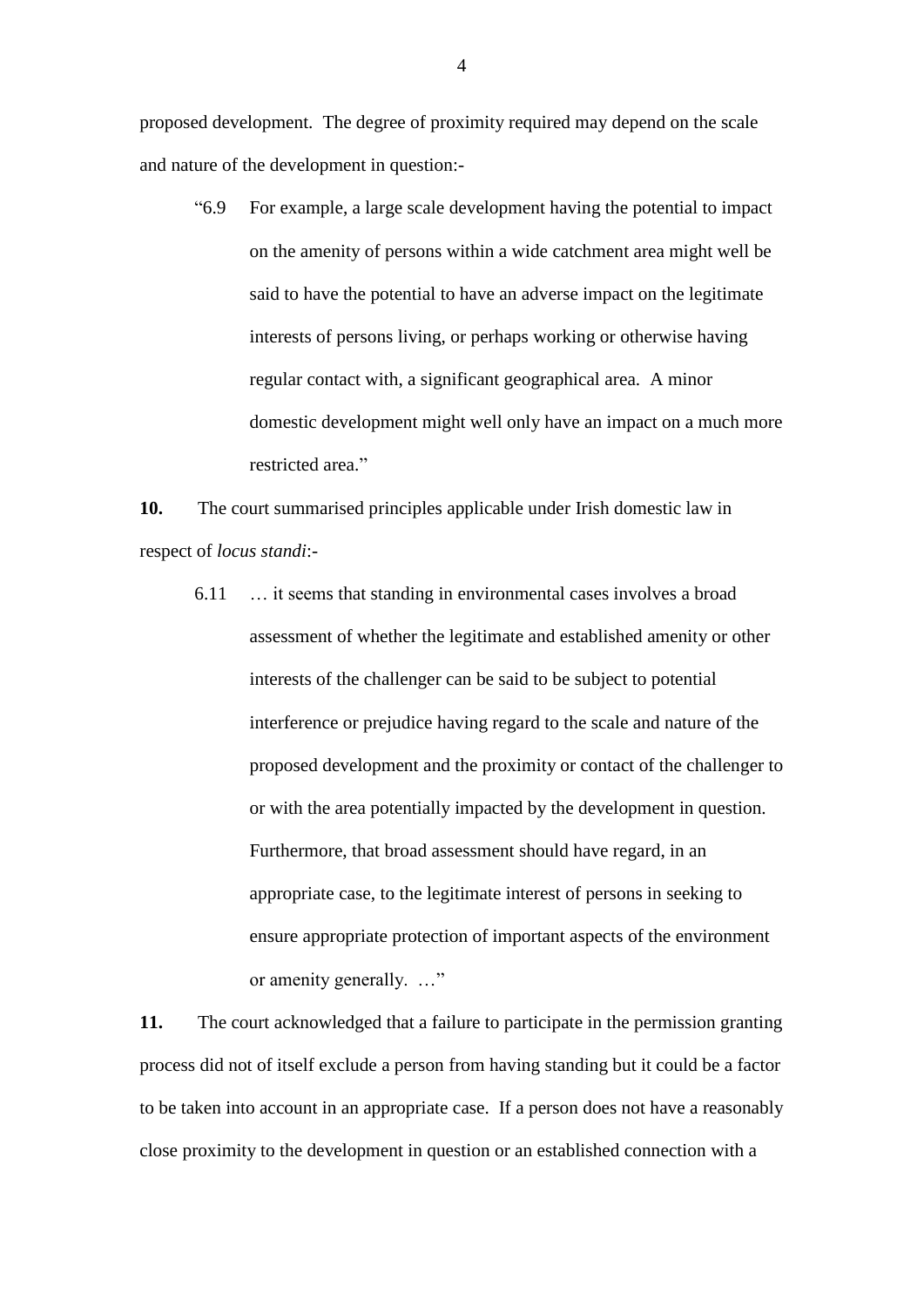particular amenity value which may arguably be impaired by the proposed development and fails to participate in the planning or appeal process, a doubt may be cast upon the standing of such persons to bring a challenge of this kind. Further doubt may arise from an absence of any significant explanation as to why they did not participate.

**12.** In the case of Ms. Grace, the court determined that she had standing because she lived less than 1km from the Special Protection Area (SPA) in issue and had made a number of important life choices based on its status and the amenities of the area (see para. 8.9). On the other hand, Mr. Sweetman could not demonstrate any physical proximity to the site though he had an interest in environmental matters generally. No evidence was adduced that he had any particular interest in the specific amenity value potentially impaired by the development and he offered no real explanation as to why he did not participate in the planning or appeal process. The court did not determine that Mr. Sweetman did not have standing "given that we are satisfied that Ms. Grace has standing" and concluded, therefore, that it was appropriate to consider the merits of the substantive issue. It reiterated that "had he [Mr. Sweetman] participated in the permission granting process or given the court some cogent explanation for nonparticipation, then it would have been much easier to resolve the standing question in his favour."

**13.** The court is satisfied that the applicant in this case does not have standing to bring these proceedings. He is not live in physical proximity to the site in issue in Athenry. He is based in Dublin. He did not participate in the planning process before Galway County Council or the Board of Appeal. Indeed, it is not clear as to when the applicant became aware of the observations and submissions to which he refers in his grounding affidavit which were made by others in the planning process. There is no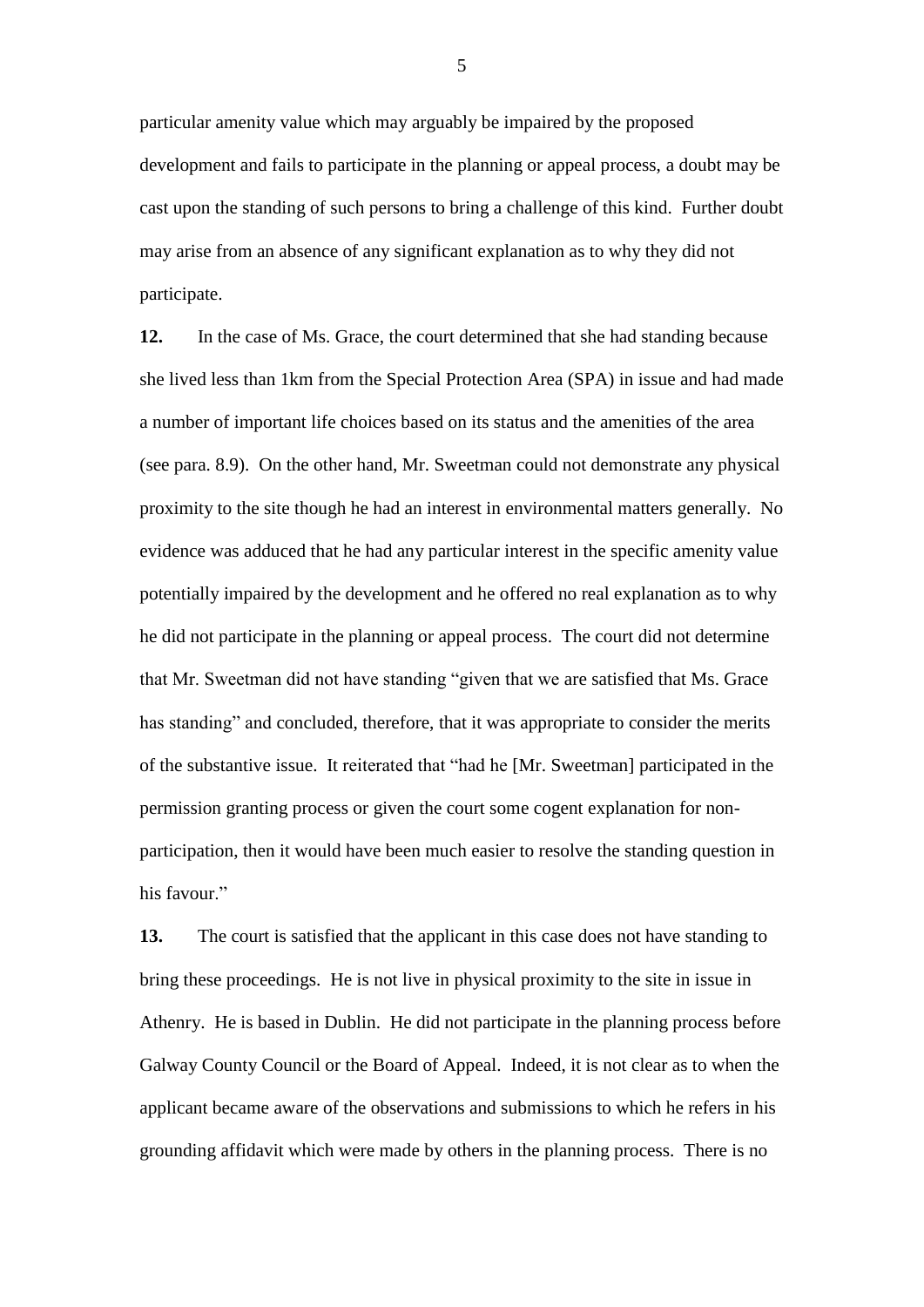explanation as to why he did not participate in that process. He was refused leave to apply for judicial review on the one ground related to deforestation set out in the amended statements of ground. There is no evidence to indicate that he had any local and conservation interest in the destruction of forest in County Galway. There is no evidence of any wider interest in the area based on its designation as an SPA as in Ms. Grace's case. The area in issue is not a special area of conservation or special protection area and is not near any such site.

**14.** For these reasons the court is not satisfied that the applicant has demonstrated a "sufficient interest" to establish his *locus standi* in these proceedings and because of the contents of para. 9 of his affidavit referred to below in which he changed the basis upon which he claims such an interest.

### **Non-Disclosure**

**15.** An applicant for leave to apply for judicial review must exercise the utmost good faith and make full disclosure of all material facts. The application is made *ex parte*, that is without notice to any of the proposed respondents or notice parties. (see *R.J.G. (Holdings) Ltd. v. The Financial Services Ombudsman* [2012] IEHC 452).

**16.** The applicant did not disclose in his grounding affidavit that he was the company secretary, director and shareholder of a limited liability company called Ecologic Datacentre Ltd. the registered address of which is the address which he furnished as his own in respect of these proceedings. Until November 2010 Ecologic Data Centre Ltd. was known as Ecolo Datacentre Ltd. Under that name it was the beneficiary of a grant of planning permission from Wicklow County Council for the construction of a datacentre on a 32.84 hectare site at Mount Kennedy Demesne and Tinnapark Demesne, Co. Wicklow (the Wicklow Datacentre Site) in Planning Register Ref: No. 10/2123.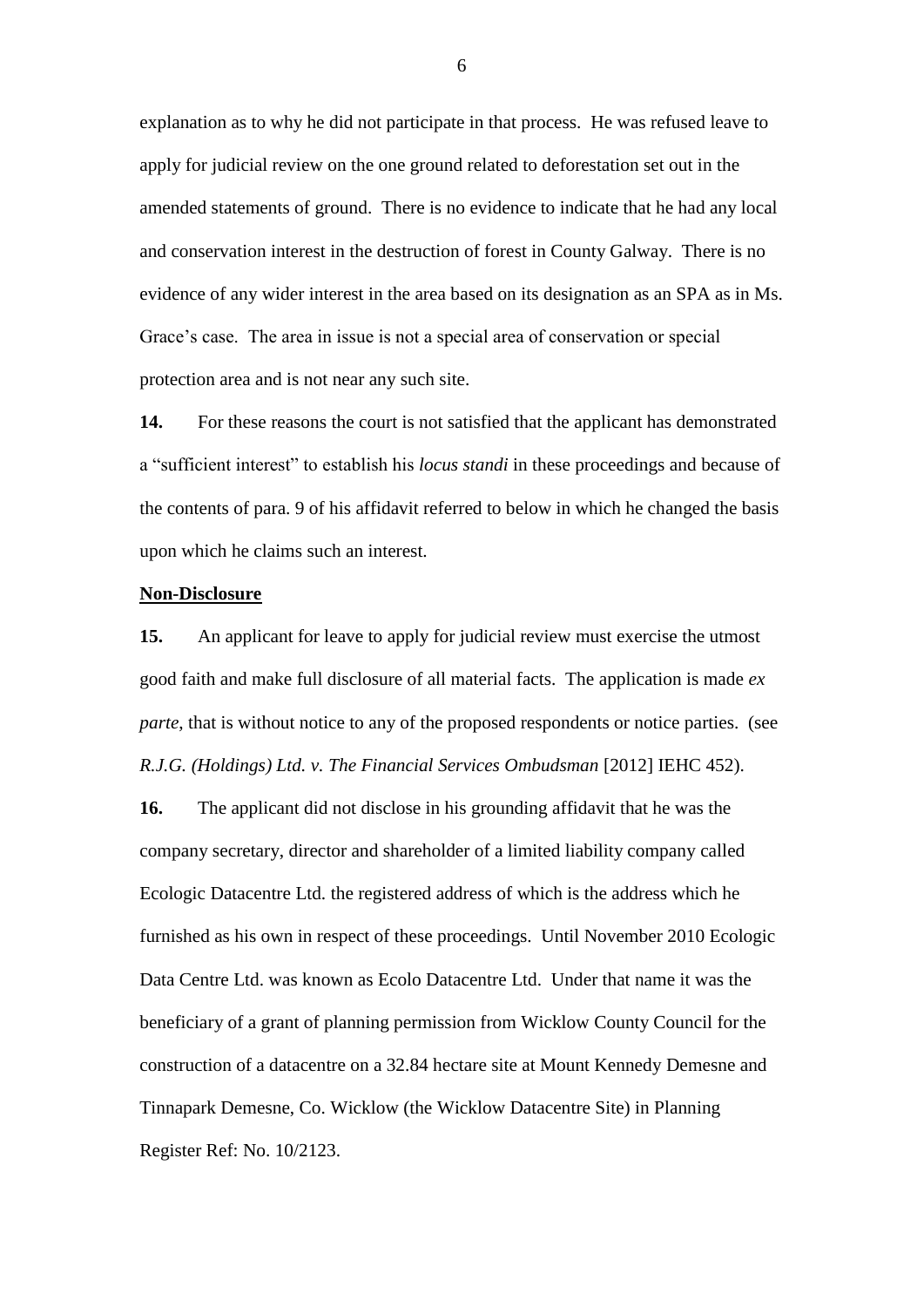**17.** Mr. Griffin in a replying affidavit on behalf of Apple states that in these proceedings Mr. McDonagh informed the Commercial Court that he advised the promoters of the datacentre development at Mount Kennedy and Tinnapark which was the subject matter of the grant of permission referred to above to have these proceedings entered in the commercial list but that he had no other involvement with that project.

**18.** It is clear from the evidence before the court and the exhibits contained in the affidavits of Mr. Griffin that Folios 36738F and 21790F set out the ownership of lands the subject matter of that planning permission. They indicate that the lands are in the ownership of Mr. Brian McDonagh, Mr. Maurice McDonagh and Mr. Kenneth McDonagh as sole owners as tenants in common of the lands. Mr. Stephen Griffin was advised by the applicant that the lands had been sold to a Malaysian property developer but this transfer was not at the time of the swearing of the affidavit reflected in the land registry folios. I am satisfied that Mr. McDonagh's position as owner of the lands, company secretary and advisor to the promotors of the datacentre were material facts which should have been disclosed to the High Court in the leave application.

**19.** Mr. Griffin avers that since early 2015 Mr. McDonagh sought to market his lands with benefit of planning permission to Apple to meet its datacentre requirements. A number of emails were exhibited concerning this matter.

**20.** Mr. Stephen Griffin is an associate director of Ove Arup and Partners Ireland who are engaged to prepare and lodge the planning application for the datacentre development at Athenry. He was approached by Mr. McDonagh on  $21<sup>st</sup>$  October by telephone. In his affidavit he outlines a conversation in which Mr. McDonagh asked whether "in the light of the judicial proceedings" which had been initiated in respect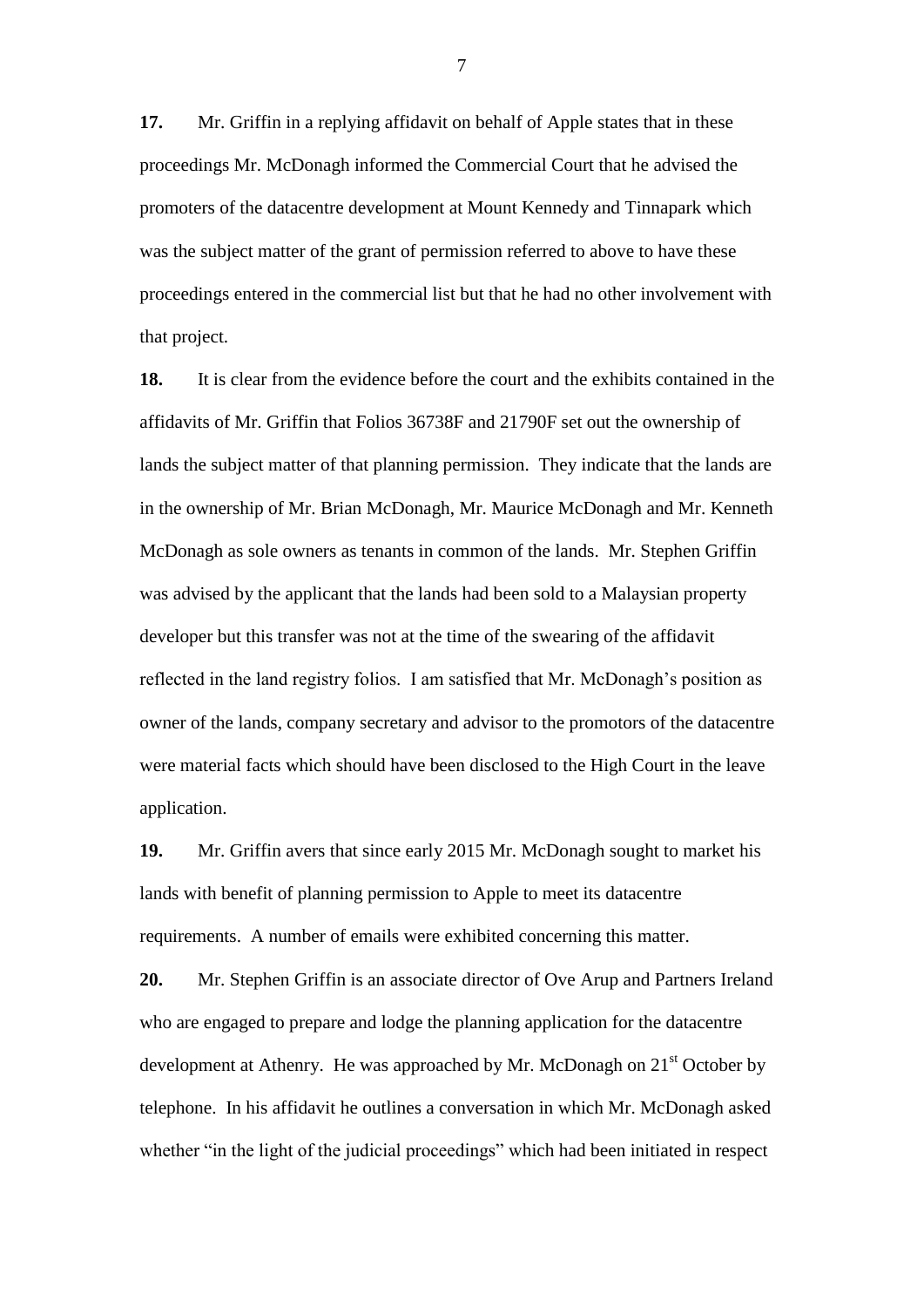of the Athenry development at that time he could make it known to Apple that there was a site in Co. Wicklow which had the benefit of planning permission for a datacentre development. He was advised that the site was now owned by a Malaysian property developer.

**21.** It is clear from the Inspector's report that submissions were made to the Board by some appellants and observers that the Wicklow datacentre was a more suitable site for the proposed development than the subject site near Athenry. This became an issue in the appeal and the Wicklow site was considered by the Inspector as one of the alternative locations for the proposed development in a number of paragraphs of his report referred to in Mr. Clarke's affidavit. A submission was made specifically in respect of the Wicklow datacentre as an alternative in a submission by one of the appellants Mr. Larkin.

**22.** The applicant relies upon Ground E(k) that An Bord Pleanála failed to give due consideration to the energy requirements required for datacentres not yet developed but which had been granted planning permission by An Bord Pleanála in Ireland. This was said to have rendered "previous permissions unworkable because of the strain on the national grid". The applicant's involvement in the Wicklow project involved an application for planning permission to Wicklow County Council which was successful. It had been the subject of an application to the High Court to quash a decision of An Bord Pleanála overturning that grant of permission, which was also successful. These are relevant matters which ought to have been placed before the High Court at the leave application.

**23.** Mr. McDonagh in his replying affidavit of the 28<sup>th</sup> February, 2017 at para. 7 asserts that he now "affirms" or "discloses" his past and present involvement in Ecologic Datacentres. He also asserted that such involvement was "not strictly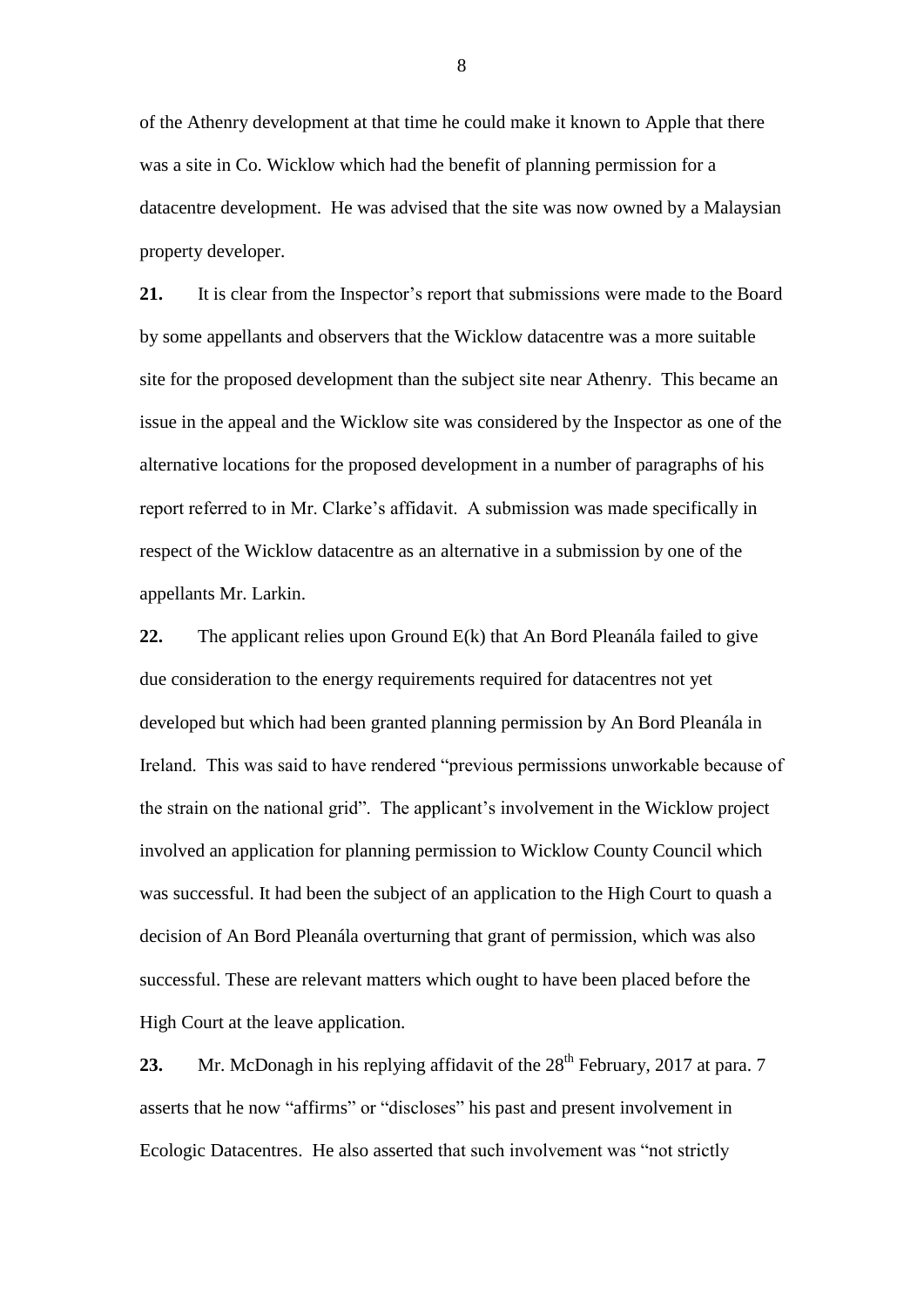relevant to these proceedings". He then outlines that he obtained a degree of knowledge and practical experience related to the planning and environmental issues surrounding the siting of new datacentres in Ireland because of his involvement with that centre including the needs of large datacentres and access to primary and backup power sources. He states that he considered himself an expert concerning these matters as they pertain to large datacentres. He stated:-

"9. My sufficient interest in the instant case is therefore based wholly on my prior and current involvement with the Ecologic Datacentres Development and my knowledge gained therefrom."

**24.** The court is not satisfied that the asserted basis of his "sufficient interest" in the present proceedings based on his involvement with Ecologic Datacentres Development and the knowledge gained therefrom is a sufficient basis upon which to initiate these proceedings under section  $50(A)(3)(b)$ . Furthermore, the court is satisfied that there has been significant non-disclosure and lack of candour in these proceedings by Mr. McDonagh in relation to his interest in challenging the decision to permit the development the subject matter of these proceedings. This has not been satisfactorily explained and was a relevant and significant matter to the consideration of the leave application. The court would therefore on the basis of the applicant's nondisclosure and lack of candour exercise its discretion to refuse the relief claimed.

#### **The Grounds**

**25.** Ground E(i)(j) seeks relief on the basis that the granting of planning permission "completely ignored the issues raised by An Taisce in their letter to An Bord Pleanála dated the  $7<sup>th</sup>$  April, 2016 acknowledged by An Bord Pleanála on the  $12<sup>th</sup>$  April, 2016". The applicant submits that An Bord Pleanála erred in not giving due consideration to the issues raised in this correspondence. The applicant relies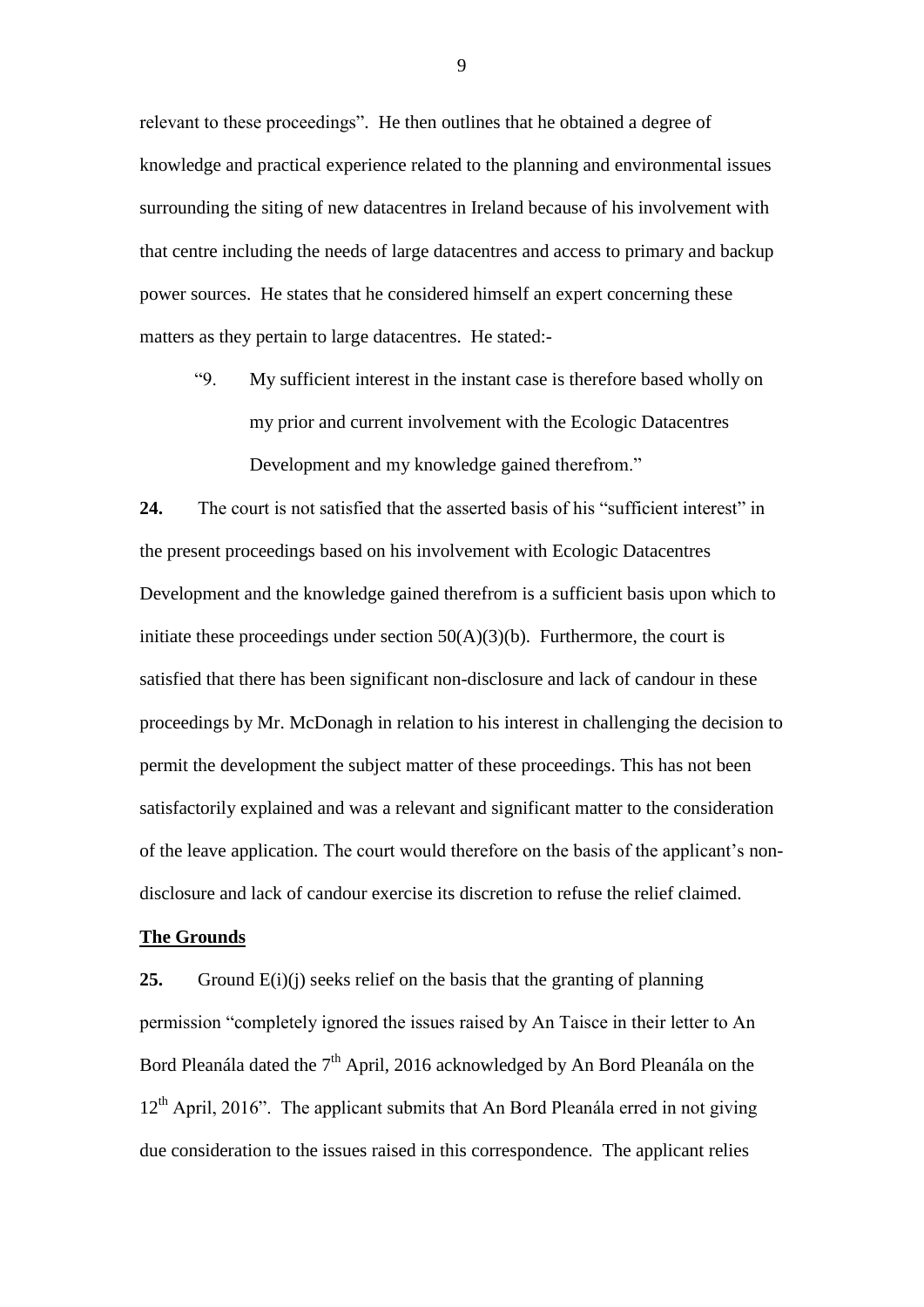upon a letter sent by An Taisce to An Bord Pleanála concerning the Strategic Infrastructure Application (Ref: VA002O) which is the application in respect of the substation which would supply the power to operate the Phase 1 development which is the subject of the application for permission which is challenged in these proceedings. The grant permission in respect of the substation itself is not challenged in these proceedings.

**26.** The applicant submits that An Taisce raised four issues in respect of site selection, the project's impacts on climate change and energy demand, the obligation on the Board to assess the direct and indirect effects on energy demand in climate change under Article 3 of the EIA Directive and the evaluation of climate change effects under the Environment Impact Assessment Directive.

**27.** The court is satisfied that this ground is misconceived. The submission made by An Taisce was in respect of the application for the power supply development. In addition, at para. 5.4 of the Inspector's report in respect of that development the Inspector summarised An Taisce's position. The court is satisfied that all of the issues raised in An Taisce's letter were addressed in the course of the Inspector's consideration of the Phase 1 data hall development and the power supply development. These issues were considered together and the submissions raised in that letter are very extensively addressed in the Inspector's reports in respect of both applications.

**28.** The Inspector at para. 8 of the report indicates that the application for the power development should be considered in conjunction with that relating to the Phase 1 development application appeal. There is no doubt having considered the Inspector's reports in both cases that the Inspector fully considered and addressed the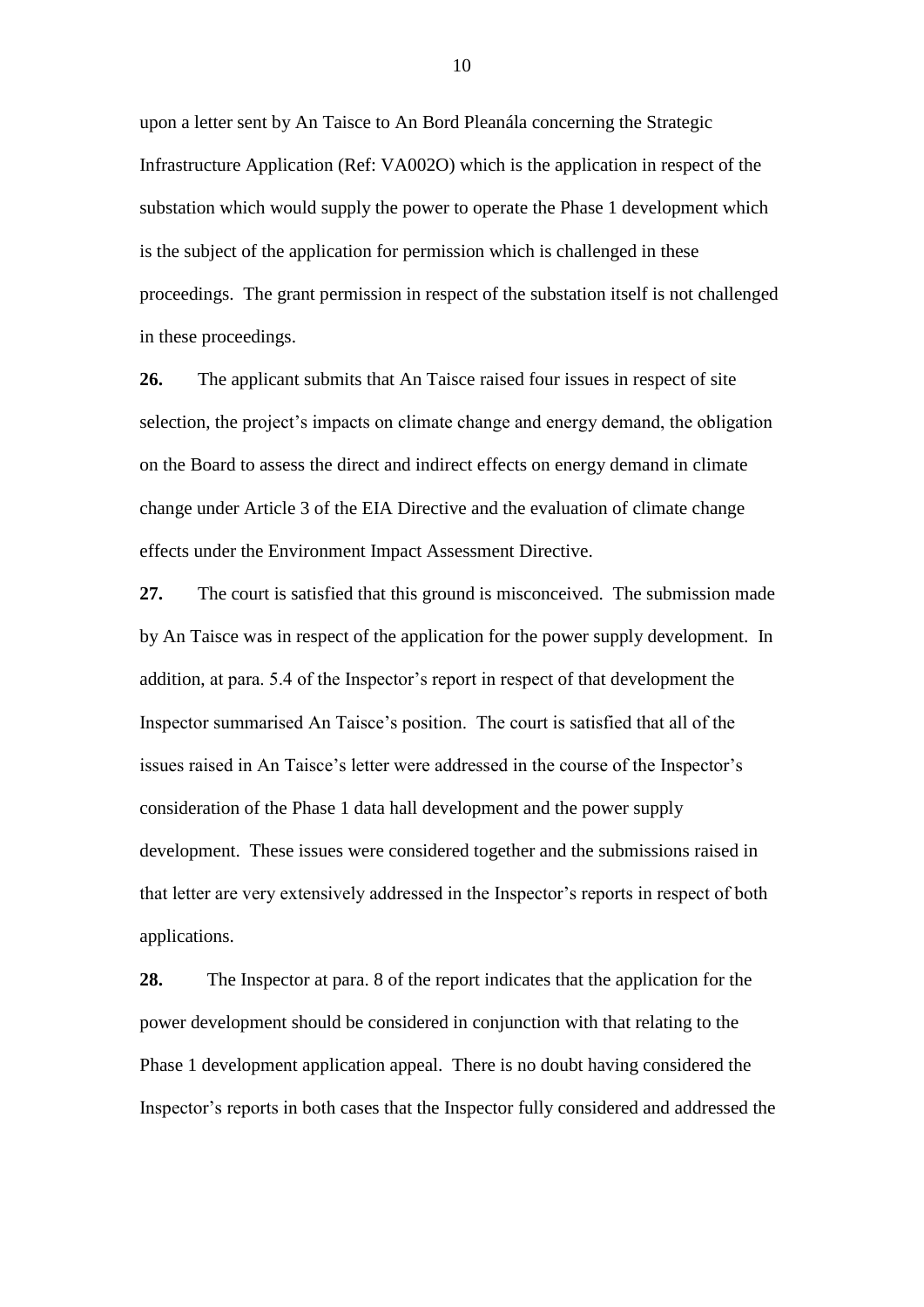issues raised by An Taisce in the letter. The court considers the ground advanced on this basis to be completely without merit.

**29.** In his submissions the applicant claimed that the Inspector identified significant impacts on energy demand on climate if the project were to proceed. He complains that the Board carried out no assessment of the direct and indirect effects of these significant impacts and fails to identify the main measures to mitigate the likely significant effects contrary to the EIA Directive. He submits that there is no consideration given to this matter in the decision of the Board which he alleges did not carry out the assessment required by the EIA Directive. This matter has been fully considered in the *Fitzpatrick v. Daly* judgment in respect of the grounds advanced in that case in which the court has rejected similar submissions.

**30.** The applicant also submits that the Inspector failed to take into account that the datacentre and the Phase 1 development are in essence one project. He claims that there is a functional interdependence between them. He therefore submits that the decision in *An Taisce v. An Bord Pleanála* [2015] IEHC 572 applies and that the decision to grant permission in respect of the Phase 1 development should be quashed. These matters have already been considered and similar arguments rejected in the *Fitzpatrick v. Daly* case.

**31.** The applicant also contends that there will be direct or indirect effects of the additional energy demand required for the project. He submits that this will give rise to possible grid reinforcement and/or additional power generation and that the Board is obliged to assess same and any mitigation measures necessary as a result and any impact of such energy demand on greenhouse gas generation and national emission targets to comply with the EIA Directive but has not done so.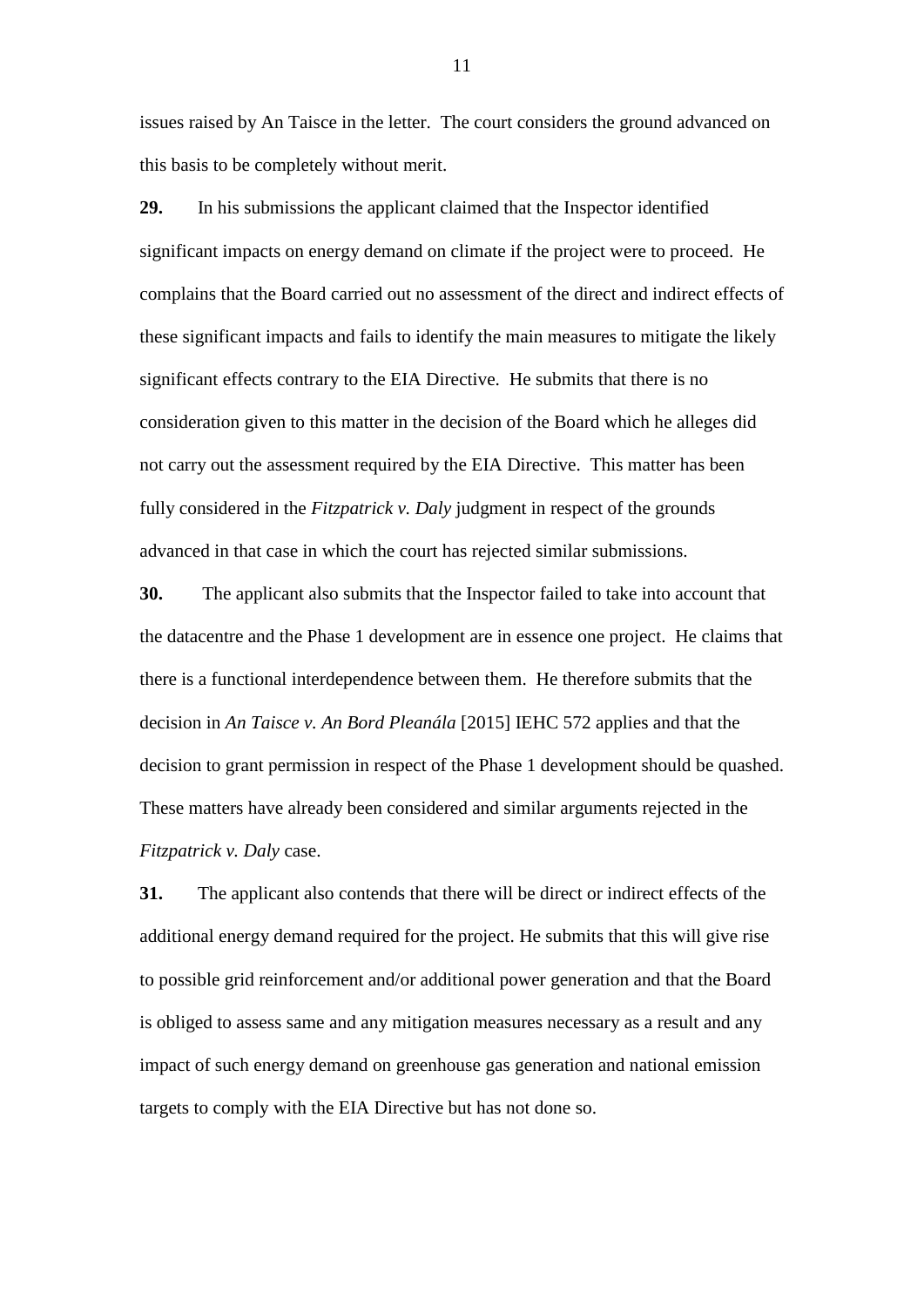**32.** All of these matters have been addressed in the *Fitzpatrick v. Daly* decision delivered today and grounds properly advanced in that case were rejected by this Court.

**33.** It is clear from the written submissions made by Mr. McDonagh that he is seeking to argue a point in respect of the absence of an EIA or a properly conducted EIA as a ground upon which the decision to grant permission for the Phase 1 development ought to be quashed. However, he was not granted leave to apply for judicial review on that ground. He was only permitted to argue a ground based on an alleged failure to consider the issues raised in the An Taisce letter. The court is satisfied that there was no such failure and is further satisfied that the applicant cannot use or adapt that ground to advance an entirely different case.

**34.** Ground E(i)(d) claims that "the granting of State aid by the Irish government to Apple was investigated by the European Commission". It is contended that the further granting of a State aid in the planning process was made known to the respondent and ignored and that no reference was made to State aid in the granting of the planning permission.

**35.** This matter is addressed at para. 2 of the verifying affidavit of  $27<sup>th</sup>$  September, 2016 and elaborated upon at paras. 24 to 28 of Mr. McDonagh's affidavit on the  $28<sup>th</sup>$ February, 2017.

**36.** Mr. McDonagh is relying on the European Commission's State aid case against Apple in respect of tax matters (Case No.: SA.38373). He admits in the affidavit that the case involving taxation does not specifically relate to the granting of planning approval in this case but maintains that the Board had an obligation to ensure that the grant of approval would not be construed as a further grant of State aid to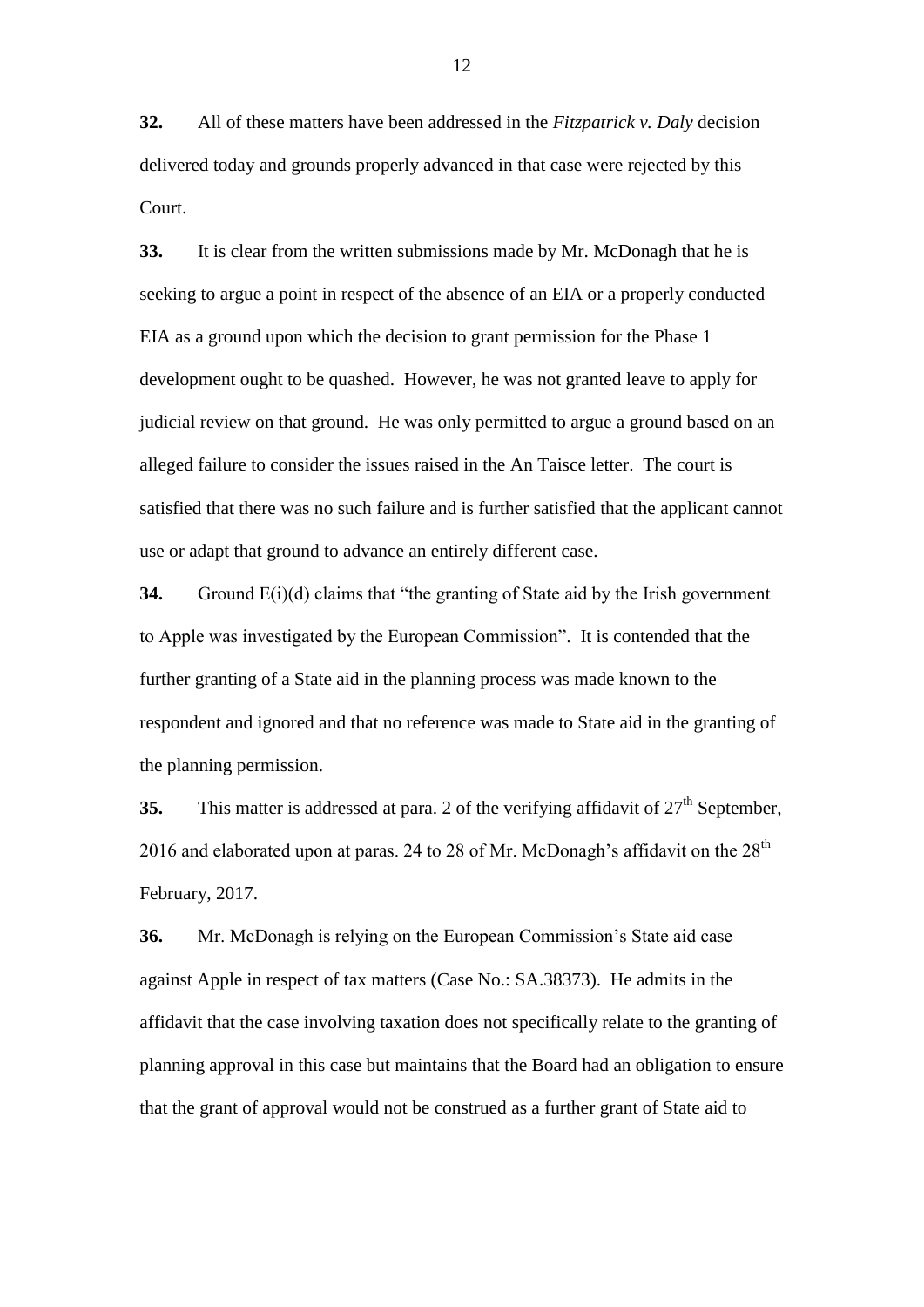Apple. This is entirely irrelevant to the planning application issue to be considered in the application for the Phase 1 development.

**37.** Mr. McDonagh also contends that the property which is the subject of the planning decision has been in the ownership of Coillte a State owned company since 1935. It is submitted that the transfer of this site from use on behalf of the Irish State as forestry to private ownership involves an improper State aid and provides an advantage to Apple on a selective basis which eliminated and distorted competition in the datacentre industry sector. It is conceded that the transfer of the forest into Apple's ownership was not strictly a matter under the Board's purview but it is submitted that the Board had an obligation to ensure that they were not participating or enabling a legal State aid to occur by virtue of their actions. It is alleged that the purchase should have been questioned to ensure the acquisition process did not violate European and domestic law in respect of State aid. This ground is without merit. The Inspector records in his report the information that Apple is expected to pay Coillte the full commercial value of the land subject to obtaining a grant of planning permission.

**38.** Ground E(i)(f) contends the planning contribution fee demanded by Galway County Council from Apple was not in accordance with fees outlined in Galway County Council document "Development Contributions Scheme 2010 under s. 48 Planning and Development Act 2000 (as amended)". The contribution fee was imposed by Galway County Council as a condition on the granting of planning permission. However, the Board's decision to grant permission on appeal operated "to annul" the decision of the Council. The condition challenged no longer applies. The Board did not impose the same condition in the permission granted. At Condition No. 19 it imposed a condition requiring that a financial contribution be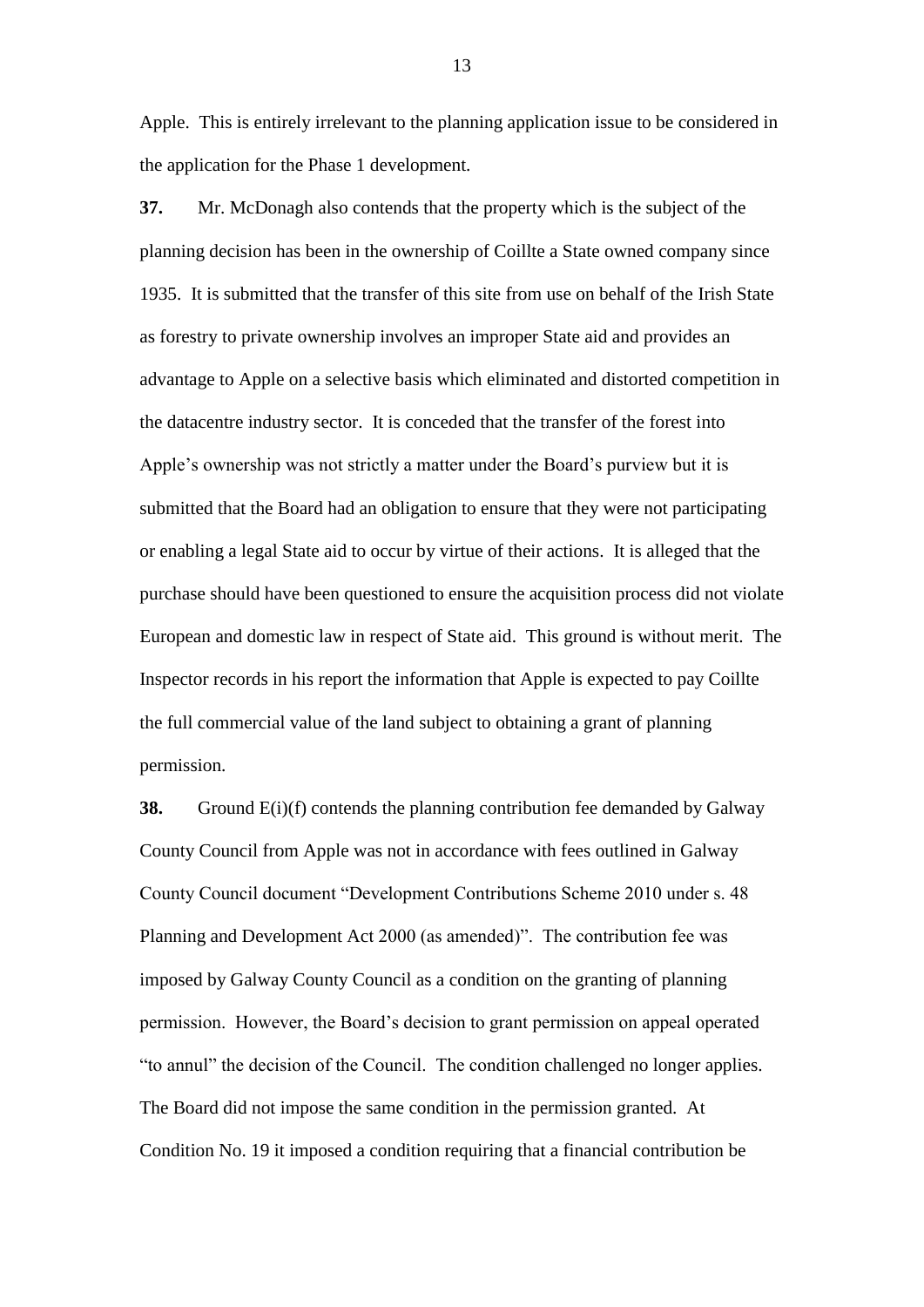agreed with and paid to the planning authority in accordance with the planning authority's development contribution scheme and that in default of agreement the matter would be referred to the Board for determination. The court accepts that the point is therefore entirely moot.

**39.** Ground E(i)(g) concerns a complaint that Apple's considered that the proposed site for a data storage centre should be at least 320km from a nuclear facility. The site in Athenry is 282km from the nearest nuclear facility and it was submitted that this was made known to the respondent on appeal and that the building of the datacentre "gives way to serious concerns over the sterilisation of lands for the datacentre use on the east coast of Ireland and other locations throughout Europe". It is abundantly clear from the Inspector's report that the Inspector fully considered Apple's submissions in relation to this matter. The Inspector noted that criteria requiring the 320km distance from a nuclear facility and 80km from any major petrol chemical storage site were questioned during the course of the hearing and were in his opinion excessively restrictive. He noted that this particular criterion had the potential to exclude all east coast sites notwithstanding the fact that a number of Apple datacentres in the United States were located within 320km of nuclear facilities as were Google and Facebook facilities in Ireland. This matter was fully considered in respect of site location at paras. 12.1.17 to 12.1.19 of the Inspector's report on the datacentre development. There ground has no substance.

**40.** In ground E(i)(k) the applicant claimed that respondent failed to give due consideration to the energy requirements required for datacentres not yet developed but granted planning permission by An Bord Pleanála in Ireland thereby making previous permissions unworkable because of the strain on the national grid. In his affidavit of  $28<sup>th</sup>$  February, 2017 Mr. McDonagh elaborates on the basis upon which